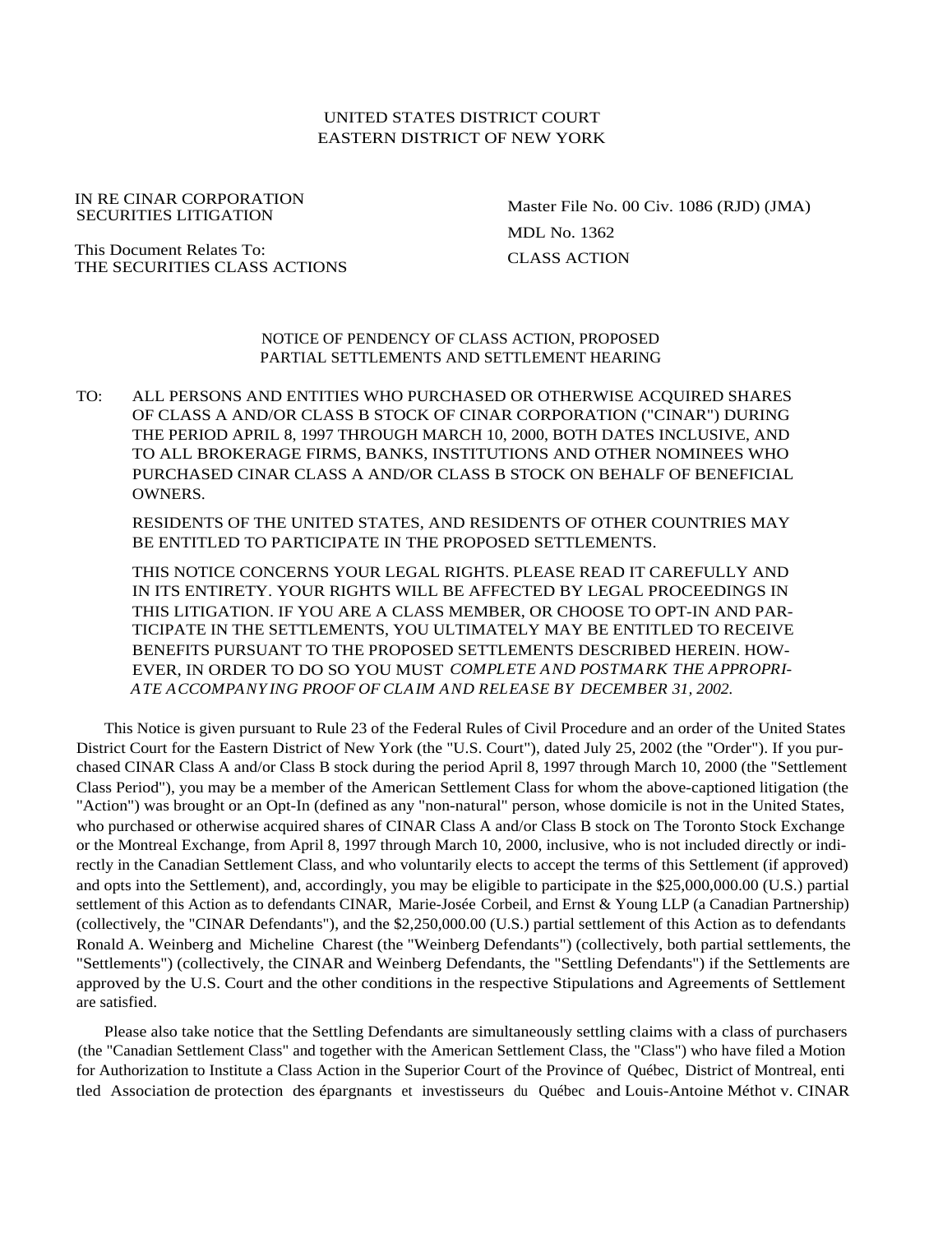Corporation, et al., No. 500-06-000194-006 (the "Canadian Proceedings") (together with the Action, the "Actions"). Approval of the settlement of the Canadian Proceedings is a material condition of the settlement of the Action. If approved, members of the Canadian Settlement Class will participate in the proceeds of these settlements along with members of the American Settlement Class. See Sections I and VI, below.

## **1. SUMMARY OF THE SETTLEMENTS**

A. Statement of Plaintiff Recovery: Plaintiffs individually and as representatives of the American Settlement Class have entered into the proposed Settlements of this Action that will resolve all claims of the plaintiffs, the American Settlement Class, the Canadian Settlement Class and the Opt-Ins against CINAR, Marie-Josée Corbeil, Ernst & Young LLP, Jeffrey Gerstein, Ronald A. Weinberg and Micheline Charest. The Settlements will create a settlement fund (the "Settlement Fund") that totals up to \$27,250,000 (U.S.) in cash, plus interest, which will be participated in by eligible members of the American Settlement Class and the Canadian Settlement Class, and the Opt-Ins. The average recovery per share depends on a number of variables, including when Class members and Opt-Ins purchased and/or sold CINAR Class A and/or Class B stock during the Settlement Class Period, the number of shares affected, and the amount of alleged inflation per share. The expert on damages retained by plaintiffs estimates that approximately 26.3 million shares of CINAR Class A stock and/or Class B stock were purchased or acquired during the Settlement Class Period. Assuming that all affected shares elected to participate in the Settlements, the average recovery per share before attorneys' fees and expenses is estimated by plaintiffs' damages expert at approximately \$1.03, but with some Class members or Opt-Ins recovering more and some less, depending on when their shares were acquired and if and when their shares were sold, as more fully described later in this Notice. The Settlement does not dispose of the claims that plaintiffs have asserted against Hasanain Panju, an officer of CINAR during the Settlement Class Period.

B. Statement of Potential Outcome: Plaintiffs and Settling Defendants do not agree on the average amount of damages per share that would be recoverable if plaintiffs prevailed on each claim asserted. The issues on which the parties disagree include: (1) the appropriate economic model for determining the amount by which CINAR Class A and/or Class B stock was allegedly artificially inflated during the Settlement Class Period; (2) the amount by which CINAR Class A and/or Class B stock was allegedly artificially inflated during the Settlement Class Period; (3) the effect of various market forces influencing the trading price of CINAR Class A and/or Class B stock during the Settlement Class Period; (4) the extent to which external factors, such as general market conditions, influenced the trading price of CINAR Class A and/or Class B stock at various times during the Settlement Class Period; (5) the extent to which the various matters that plaintiffs alleged were materially false and misleading influenced the trading price of CINAR Class A and/or Class B stock during the Settlement Class Period; (6) whether the statements made were false, material or otherwise actionable; (7) whether statements made by individual defendants or other parties can be attributed to CINAR; and (8) what portion of the damages, if any, should be contributed by each defendant. Settling Defendants deny all liability and dispute the maximum amount of damages recoverable if the Class prevailed on each of their claims.

C. Statement of Attorneys' Fees and Costs Sought: Class counsel in the Action and in the Canadian Proceedings have not received any payment for their services in conducting this litigation, nor have they been reimbursed for their out-of-pocket expenditures. Class counsel in the Action and in the Canadian Proceedings intend to apply jointly for an award of attorneys' fees in an amount equal to 25% of the Settlement Fund, or approximately \$.26 per damaged share. Class counsel also intend to apply for reimbursement of their out-of-pocket expenses incurred in an amount not to exceed \$250,000.00, or approximately \$.009 per damaged share. In addition, the Association de protection des 6pargnants et investisseurs du Québec ("A.P.E.I.Q.") shall seek the sum of \$35,000.00, as compensation for its past, present and future involvement and the expenses it incurred for the benefit of the Canadian Settlement Class.

D. Reasons for Settlement: Plaintiffs believe that the proposed Settlements are fair, reasonable, and in the best interests of the Class and the Opt-Ins considering the amount of the Settlements, the immediacy of recovery to the Class and the Opt-Ins, and the ability of the Settling Defendants to pay any judgment. Plaintiffs further recognize and acknowl edge the expense and length of continued proceedings necessary to prosecute the Action through trial and appeals. Plaintiffs have also considered the uncertain outcome and the risk of any further litigation, especially in complex actions such as this, as well as the difficulties and delays inherent in any such litigation.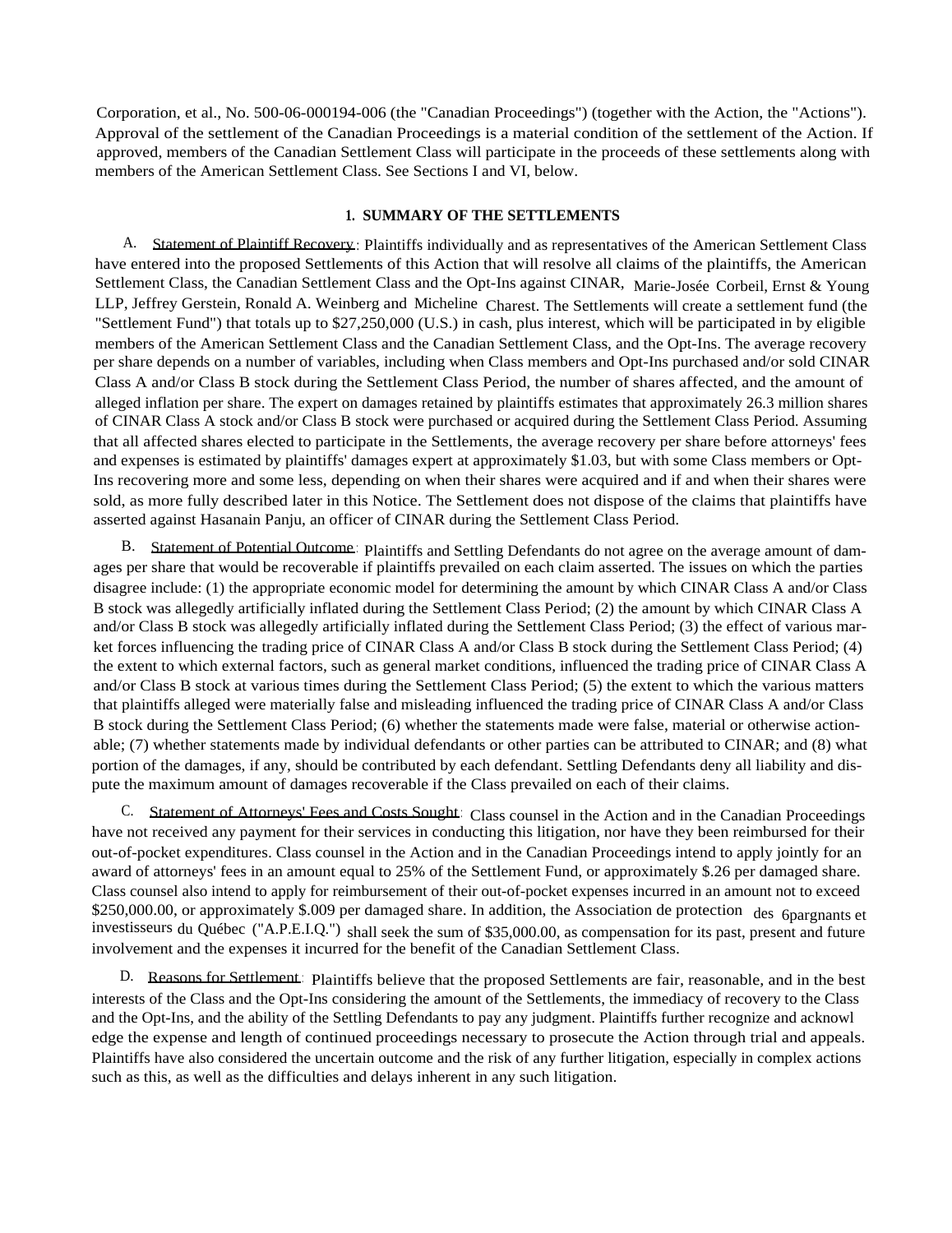E. Identification of Attorneys' Representatives: Any questions regarding the Settlements should be directed to Plaintiffs' Lead Counsel: Neil L. Selinger, Esq. and Jeanne D'Esposito, Esq., Lowey Dannenberg Bemporad & Selinger, PC., One North Lexington Avenue, White Plains, New York 10601-1714, (914) 997-0500.

#### II. **DEFINITION OF THE CLASS**

Commencing in March 2000, several purported class actions were filed in the United States against CINAR and certain of its then-present or former officers and directors. Also in March 2000, the Canadian Proceedings were filed against CINAR and certain of its then-present or former officers and directors.

By order of the U.S. Court, dated May 30, 2000, the class actions filed in the United States were consolidated and The Kaufmann Fund was appointed Lead Plaintiff, and the firm of Lowey Dannenberg Bemporad & Selinger, P.C. was appointed Lead Counsel. In July 2000, a Consolidated and Amended Class Action Complaint (the "Complaint") was filed by the Lead Plaintiff against CINAR, certain of its then-present or former officers and directors, and Ernst & Young LLP, CINAR's outside auditors.

Pursuant to the Order, dated July 25, 2002, the consolidated actions pending in the United States were conditionally certified as a class action for settlement purposes only with the American Settlement Class consisting of all persons who purchased or otherwise acquired shares of CINAR Class A and/or Class B stock on the open market, or pursuant to the 1997 Offering and/or the 1999 Offering, from April 8, 1997 through March 10, 2000, inclusive. Excluded from the American Settlement Class and the Opt-Ins are the defendants named in the Complaint, members of the immediate family of each of the defendants, any partner, person, firm, trust, corporation, officer, director or other individual or entity in which any defendant has a controlling interest or which is related to or affiliated with any of the defendants, and the legal representatives, agents, affiliates, heirs, successors-in-interest or assigns of any such excluded party. All residents of the United States, and residents of Canada and other countries who purchased in U.S. securities markets, are included in the foregoing class definition.

## III. THE **SETTLEMENT HEARING**

On November 19, 2002 at 11:00 a.m. in Courtroom 333 of the U.S. Courthouse, 225 Cadman Plaza East, Brooklyn, New York, the U.S. Court will hold a hearing (the "Hearing") (1) to determine whether the proposed Settlements are fair, reasonable and adequate and whether they should be approved by the U.S. Court; and (2) if the Settlements are approved, to determine the amount of attorneys' fees and expenses to be awarded counsel for plaintiffs, the American Settlement Class and the Canadian Settlement Class.

## IV **PLAINTIFFS' CLAIMS**

In plaintiffs' Complaint, plaintiffs asserted claims under Sections 11, 12(a), and 15 of the Securities Act of 1933 and Sections 10(b) and 20(a) of the Securities Act of 1934. In particular, plaintiffs alleged that CINAR's financial reports and other public filings contained numerous material misrepresentations and omissions by: (i) overstating CINAR's rev enues and earnings which had been, in large part, unlawfully obtained through tax credits to which CINAR was not entitled; (ii) failing to disclose the improper and unauthorized investment of \$122,000,000.00 (U.S.) of CINAR's assets; and (iii) failing to record related party transactions properly in accordance with U.S. and Canadian Generally Accepted Accounting Principles.

Settling Defendants have denied, and continue to deny, any wrongdoing or liability relating to the claims alleged in the Action.

#### V SETTLEMENT NEGOTIATIONS

Plaintiffs' Lead Counsel and Settling Defendants' counsel have engaged in extensive arm's-length negotiations with respect to the settlement of the claims of the American Settlement Class and the Opt-Ins. Plaintiffs also have completed an extensive investigation, including the review of tens of thousands of pages of documents, interviews of witnesses, and consultation with experts. CINAR was willing to settle the Action only if it would simultaneously settle the claims in the Canadian Proceedings and only if the Opt-Ins were given the opportunity to participate.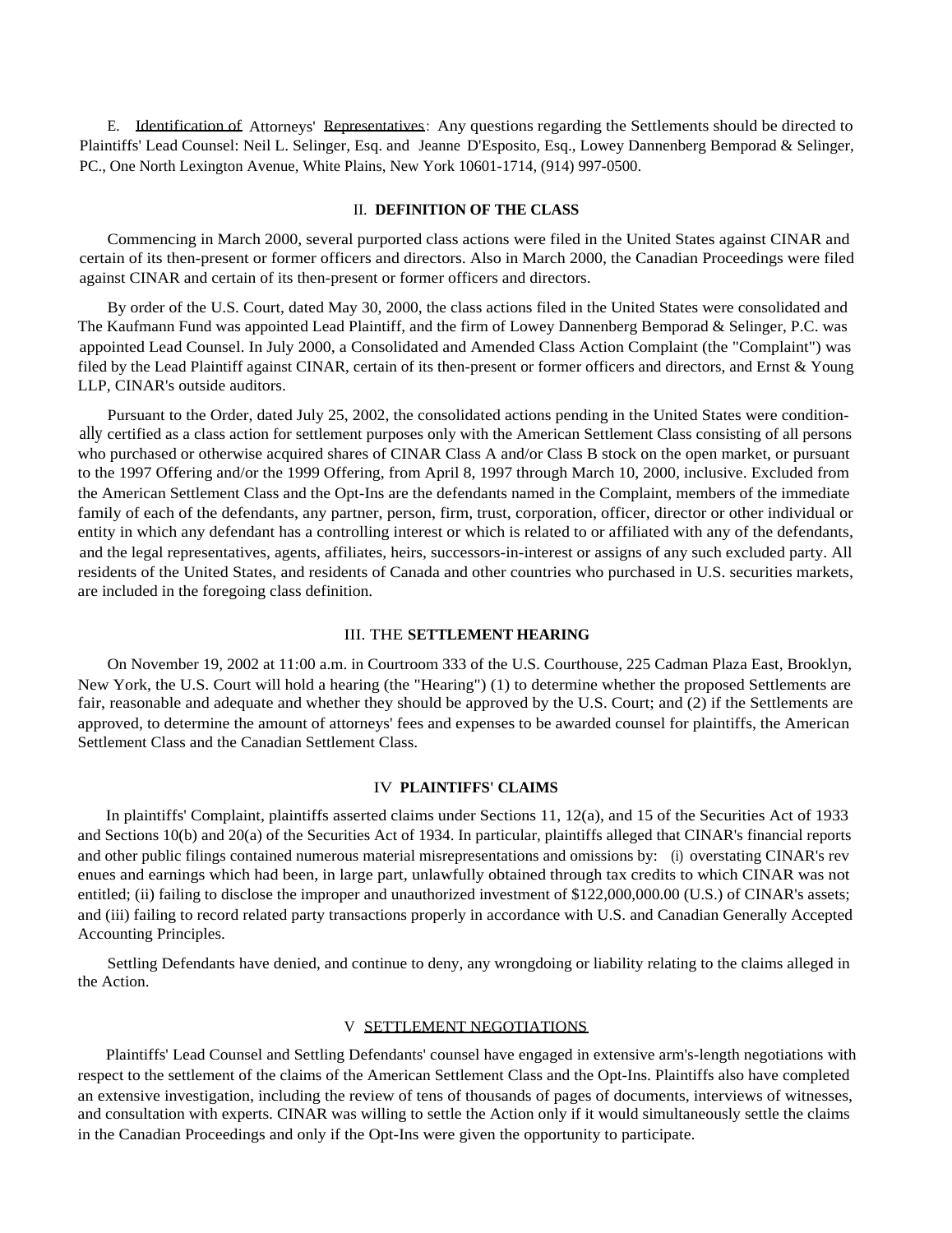## VI. **SUMMARY OF THE PROPOSED SETTLEMENTS** TERMS

The following is a summary of the principal terms of the proposed Settlements. For a complete statement of the terms of the Settlements, reference is made to the respective Stipulations and Agreement of Settlement, each dated July 17, 2002 (the "Stipulations of Settlement"), that are on file with the Clerk of the Court.

A. In full and complete settlement of the claims which have or could have been asserted against them, the CINAR Defendants will pay \$25,000,000 (U.S.), plus interest at the applicable United States 6 months Treasury Bill rate, into the Settlement Fund. The Net Settlement Fund, defined below in paragraph VI.C, will be distributed to the members of the American Settlement Class, the Canadian Settlement Class and the Opt-Ins who file timely and complete Proofs of Claim and who have not requested exclusion from the Class.

B. In full and complete settlement of the claims which have or could have been asserted against them, the Weinberg Defendants will pay \$2,250,000 (U.S.), plus interest at the applicable United States 6 months Treasury Bill rate, into the Settlement Fund. The Net Settlement Fund will be distributed to the members of the American Settlement Class, the Canadian Settlement Class and the Opt-Ins who file timely and complete Proofs of Claim and who have not requested exclusion from the Class.

C. The Net Settlement Fund is the Settlement Fund less the costs of giving notice and administering the settlement, and any plaintiffs' attorneys and litigation expenses approved by the U.S. Court or by the Canadian Court. In that regard, the Petitioner in the Canadian Proceedings, A.P.E.I.Q., will apply to the Canadian Court for \$35,000 (U.S.), as compensation for its past, present and future involvement and the expenses it incurred for the benefit of the Canadian Settlement Class. If approved, such expense will be an expense of the Settlement Fund and will be deducted in calculating the Net Settlement Fund.

D. Although the determination of the fairness and adequacy of the Settlements by the CINAR Defendants and by the Weinberg Defendants will be heard by the U.S. Court at the same time, they will be presented for separate consideration by the U.S. Court and the approval of either one is not a condition of the approval of the other.

E. The Net Settlement Fund will be used to satisfy claims submitted by the Class members and Opt-Ins whose claims are allowed ("Authorized Claimants") as follows:

1. The Net Settlement Fund shall be allocated among Authorized Claimants, based on such Authorized Claimant's Recognized Loss as compared to the total Recognized Loss of all Authorized Claimants (with prospective payments of less than \$5.00 (U.S.) eliminated from the computation). The term Recognized Loss is a term used solely for the purposes of the allocation of the Net Settlement Fund and Settlement of this Action. Recognized Loss will be calculated as follows:

a. For CINAR shares purchased during the Settlement Class Period and which were still held on March 10, 2000: the purchase price (excluding commissions, fees and taxes) paid for such shares of CINAR stock less a holding value of \$2.10 (U.S.) per Class A share and \$2.00 (U.S.) per Class B share.

b. For CINAR shares purchased during the Settlement Class Period and which were sold between October 15, 1999 and March 10, 2000: the purchase price (excluding commissions, fees and taxes) paid for such shares of CINAR stock, less the sales price (net of commissions, fees and taxes) received for any such shares.

c. For CINAR shares purchased during the Settlement Class Period and which were sold before October 15, 1999: 10% of the net of (a) the purchase price (excluding commissions, fees and taxes) paid for such shares of CINAR stock, less (b) the sales price (net of commissions, fees and taxes) received for any such shares.

2. In processing claims, the first-in, first-out ("FIFO") basis will apply to both purchases and sales.

3. Profits on any such transaction during the Settlement Class Period in CINAR stock will be netted against Recognized Losses to arrive at a total Recognized Loss for each Authorized Claimant.

4. Sales originally sold short will carry zero Recognized Loss.

5. The date of a purchase or sale is the trade date and not the settlement date.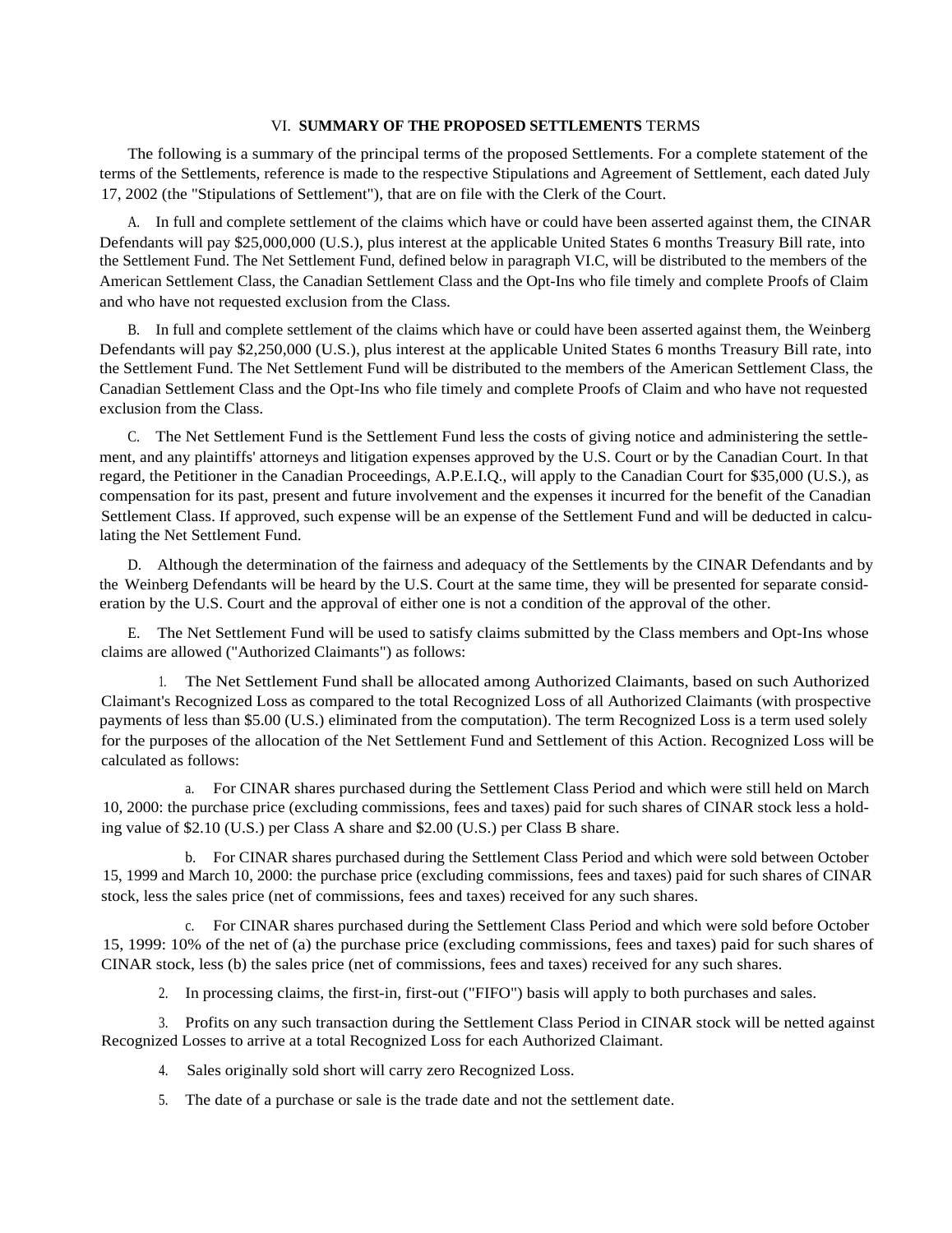F. If the respective Settlements are approved, the U.S. Court will enter a judgment dismissing the Action with prejudice as to the respective Settling Defendants, and releasing the Settling Defendants, Jeffrey Gerstein and the Released Parties, as defined below, from all claims that were or could have been asserted in the Action. If the Settlements are approved by the U.S. Court and final judgments are entered, then without any further action by anyone, the named plaintiffs in the Action, members of the American Settlement Class who do not properly opt out of the Class, and the Opt-Ins, and their executors, administrators, predecessors, successors, parents, subsidiaries, directors, officers, partners, employees, principals, representatives, affiliates, agents, shareholders, attorneys, accountants, and assigns, and each of their respective past and present heirs (the "Releasors") shall be deemed fully, finally and forever, irrevocably and unconditionally to release and discharge Jeffrey Gerstein, the Settling Defendants, the Settling Defendants' past or present parents, affiliates (including, as to Ernst & Young LLP, all other Ernst & Young entities), subsidiaries, predecessors and successors, and each of their executors, administrators, each of their present and former directors (other than Hasanain Panju), present and former officers (other than Hasanain Panju), partners, employees, principals, agents, shareholders, attorneys, accountants, trustees, auditors, investment bankers, consultants, predecessors, successors, members, stockholders, CINAR's insurers and their co-insurers and reinsurers, Ernst & Young LLP's insurers and their co-insurers and reinsurers, subrogees, servants, representatives, and assigns and each of their past and present heirs (the "Released Parties") of and from any and all manner of claims, rights, actions, causes of action, suits, delicts, obligations, debts, demands, agreements, promises, liabilities, controversies, costs, expenses, and attorneys' fees whatsoever, and/or right of action or otherwise, whether based on any federal or state or common law or other law, including the laws of Canada or any province thereof, whether foreseen or unforeseen, matured or unmatured, known or unknown, liquidated or unliquidated, suspected or unsuspected, whether direct or indirect, whether class or individual in nature, whether or not accrued, and whether or not asserted in any litigation, which the Releasors ever had, now have or can have, or shall or may hereafter have, against any of the Released Parties, in connection with, arising out of, or in any way relating to: the Actions or the subject matter of the Actions and which have been or could have been asserted in the Actions or any other proceeding against the Released Parties; and/or the purchase of CINAR Class A and/or Class B stock during the Settlement Class Period, including, but not limited to, any and all claims based on acts, failures to act, omissions, misrepresentations, facts, events, transactions, occurrences or other matters set forth, alleged, embraced by or otherwise referred to at any time in the Actions or that could have been alleged in the Actions or any other proceeding against the Released Parties; and/or professional services Ernst & Young LLP or its predecessors, successors or affiliated firms provided or were engaged to provide and which have been or could have been asserted in the Actions; and/or any claims which have been, or could have been, or may hereafter be asserted in the Actions or any other proceeding against any of the Released Parties (collectively, the "Released Claims"), provided, however, that notwithstanding any of the foregoing, nothing in this Release shall release or waive or constitute a release or waiver of any claims that Plaintiffs and the Class have or Settling Defendants may have against Hasanain Panju. The Lead Plaintiff, the Class and the Opt-Ins expressly waive, to the fullest extent permitted by law, any and all provisions, rights and benefits conferred by any law of any state, sovereign or jurisdiction, or principle of common law, which is similar, comparable or equivalent to California Civil Code Section 1542, which provides:

# A GENERAL RELEASE DOES NOT EXTEND TO CLAIMS WHICH THE CREDITOR DOES NOT KNOW OR SUSPECT TO EXIST IN HIS FAVOR AT THE TIME OF EXECUTING THE RELEASE, WHICH IF KNOWN BY HIM MUST HAVE MATERIALLY AFFECTED HIS SETTLEMENT WITH THE DEBTOR.

This release will become effective upon the Effective Date, defined as the date by which all of the following conditions have occurred: (1) final approval by both the U.S. and the Canadian Courts in all respects of the Stipulations of Settlement; (2) entry of the Orders and Final Judgments by both the U.S. and the Canadian Courts; (3) expiration of the time for appeals from such Orders and Final Judgments in both the United States and Canada or, if any appeal is taken or lies, the final resolution of such appeal and entry of Final Judgments in such manner as to permit the consummation of the Stipulations of Settlement in accordance with all of their terms and conditions and not subject to termination as a result of any contingencies set forth in the Stipulations of Settlement; and (4) all contingencies have either been met or expired including the time within which Settling Defendants may choose to terminate either Settlement pursuant to terms of the Stipulations of Settlement.

G. The Settlements are also conditioned upon the Canadian Court declaring the Canadian Proceedings to be definitively settled as to CINAR, Micheline Charest and Ronald A. Weinberg pursuant to a "transaction" in accordance with Articles 2631 and following of the Québec Civil Code, with the effect of res judicata between CINAR, Micheline Charest and Ronald A. Weinberg and the members of the Canadian Settlement Class, and releasing the Released Parties from all claims that were or could have been asserted in the Canadian Proceedings.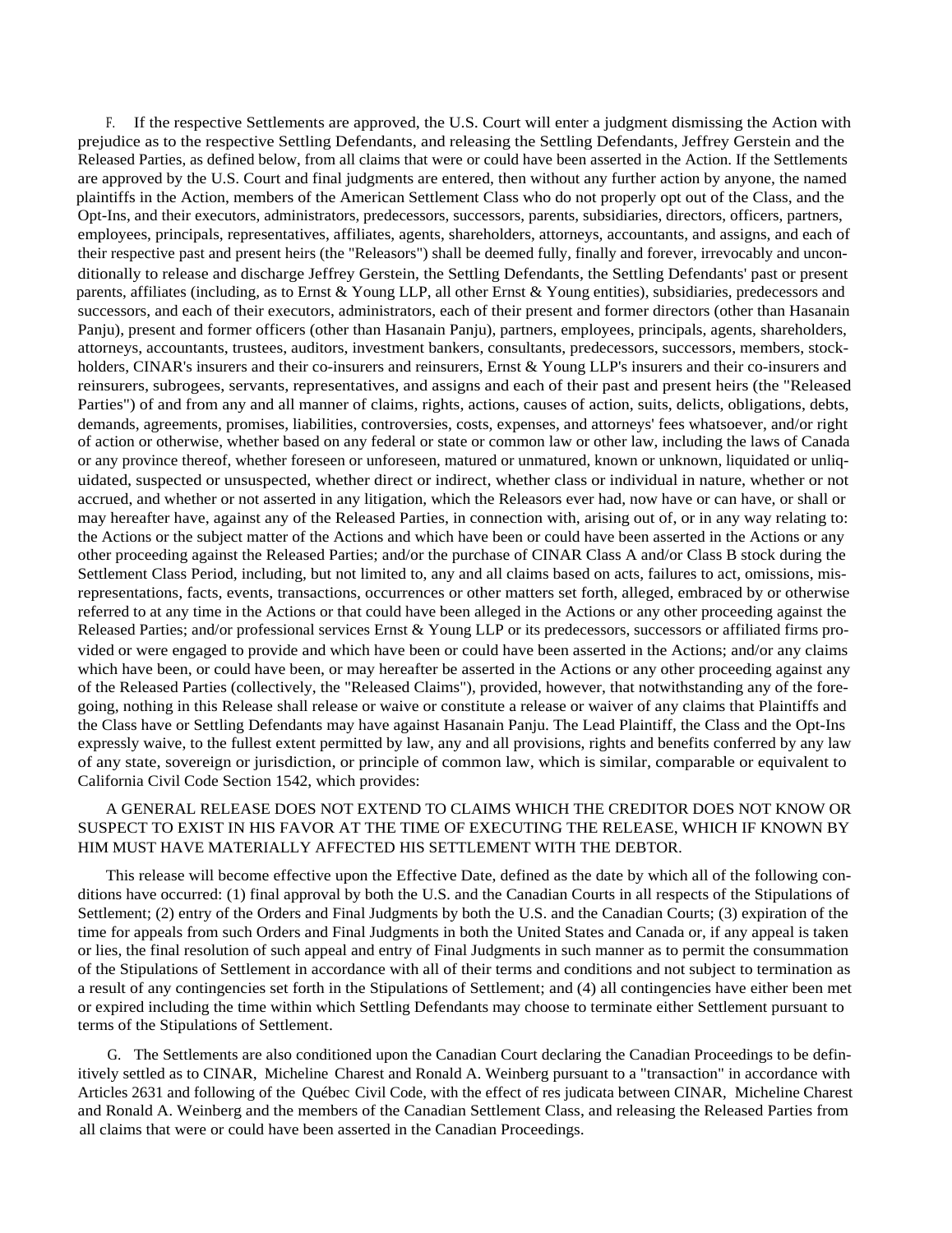H. The Settlements are also conditioned on the U.S. Court issuing an order barring claims against the Settling Defendants by any other defendant, third-party defendant, or other person or entity who may assert claims for contribution, reimbursement or indemnity or any claim-over arising out of or in any way relating to any of the Released Claims (the "bar"). The purpose of the bar is to eliminate the possibility that the Settling Defendants will be liable for payments, either in the Action or any other proceeding, in addition to those made to the Settlement Fund. To effectuate the bar, plaintiffs and the Class have agreed to (1) seek such a bar order from the U.S. Court; (2) seek an apportionment of liability and/or damages between the Settling Defendants and non-settling persons in the event that liability and/or damages are to be assessed against any other defendant, third-party defendant or other person or entity in connection with any of the Released Claims; and (3) reduce the amount of any judgment obtained by plaintiffs or the members of the American Settlement Class and the Opt-Ins against any other defendant, third-party defendant or other person or entity in connection with the Released Claims by the greater of (a) the amount that corresponds to the respective percentage responsibility of CINAR, Ernst & Young LLP, Marie-Josée Corbeil, Ronald A. Weinberg and Micheline Charest, collectively; or (b) the amounts paid to the plaintiffs, Class members and Opt-Ins by CINAR, Ernst & Young LLP, Marie-Josée Corbeil, Ronald A. Weinberg, and Micheline Charest, collectively. *Nothing herein shall waive or bar any claim that any Settling Defendant has against any other person or entity (including without limitation any other Settling Defendant), except for claims for contribution, reimbursement, indemnity or any claim-over for amounts paid in settlement, judgment, or final judgment whether based on amount paid, proportionate fault or otherwise.*

## VII. YOUR RIGHTS AS A CLASS MEMBER

A. Inclusion in the Class and Participation in the Settlements : If you are a member of and want to be included in the American Settlement Class, you will be entitled to the payment contemplated by the proposed Settlements only if you have suffered a loss (as calculated in the manner described herein), completed and signed the Proof of Claim (yel low form), submitted the documentation required by the Proof of Claim and mailed the foregoing to Claims Administrator, CINAR Securities Litigation, c/o Berdon LLP, P.O. Box 9014, Jericho, N.Y. 11753-8914, so that it is postmarked or received no later than December 31, 2002. If you are an American Settlement Class member and if you do not file a proper Proof of Claim form and have not properly excluded yourself from the Class, you will not share in the Settlements but you will be bound by the Final Order and Judgment.

B. Exclusion from the American Settlement Class: If you are a member of the American Settlement Class, and do not wish to be bound by the proposed Settlements, or any judgment or other disposition of the Action relating to either the Settlements or the continued prosecution of claims against the non-settling defendants, you must request to be excluded from the American Settlement Class. If you wish to be excluded, your written request for exclusion from the American Settlement Class must be sent to Claims Administrator, CINAR Securities Litigation, c/o Berdon LLP, P.O. Box 9014, Jericho, N.Y. 11753-8914, and must be postmarked or received by the aforesaid no later than November 5, 2002. Such request for exclusion must identify the name and address of the person so seeking exclusion and clearly indicate that the sender requests to be excluded from the American Settlement Class, and must state: the number of CINAR Class A and/or Class B shares, if any, held as of the close of business on April 7, 1997, and for all purchases, other acquisitions and sales of CINAR Class A or Class B shares during the Applicable Class Period: (a) the number of CINAR shares bought; (b) the number of CINAR shares sold during the Class Period or thereafter; (c) during the Class Period, the total dollar value paid or received for such purchase, acquisition or sale; (d) the date of such purchase; acquisition or sale; and (e) the name(s) in which such shares were registered when purchased or otherwise acquired and sold. If your written request for exclusion is postmarked or received by that date, you will be excluded from the American Settlement Class, you will not be bound by any settlement, judgment or disposition of these proceedings, whether favorable or unfavorable to the members of the American Settlement Class, and you will not be entitled to share in the benefits contemplated by the proposed Settlements.

C. Intention to Appear Individually: If you are a member of the American Settlement Class and wish to participate in the Action on your own behalf, you may, if you so desire, enter an appearance through counsel of your own choosing and at your own expense. If you wish to remain a member of the American Settlement Class or an Opt-In but do not select your own counsel, your interests will be represented by counsel for plaintiffs and the American Settlement Class.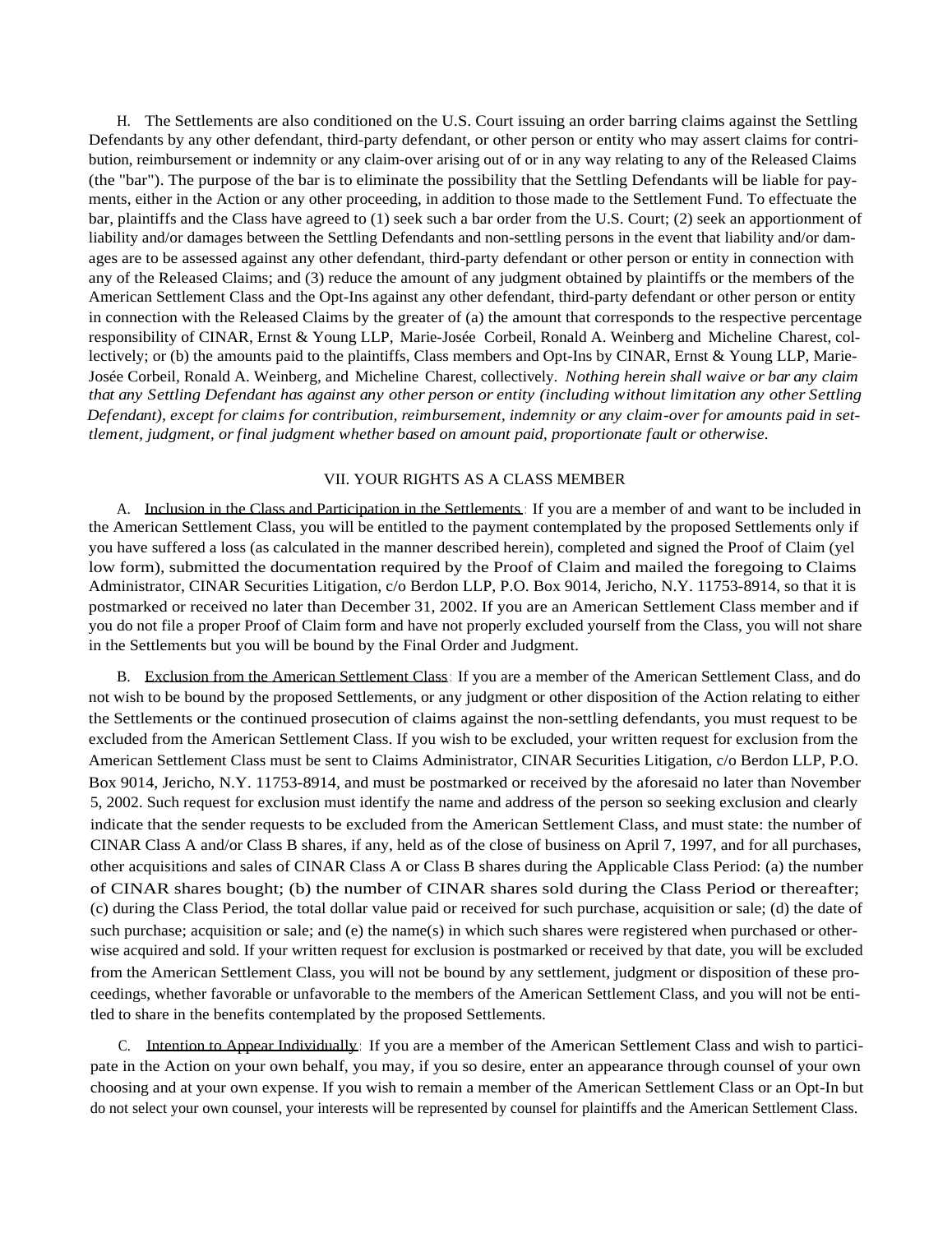#### VIII. **YOUR RIGHTS AND LIABILITIES AS AN OPT IN PARTICIPANT**

A. Inclusion in the American Settlement Class as an Opt-In. The Settlements provide that purchasers of shares of CINAR Class A and/or Class B stock who purchased their shares during the Settlement Class Period, who are NOT OTHERWISE members of the American or Canadian Settlement Classes, may be eligible to elect to participate in the Net Settlement Fund, along with and subject to many of the same conditions as American Settlement Class members. To do so, a purchaser may opt in to the Settlements by completing a Proof of Claim (blue form) and sending that form to Claims Administrator, CINAR Securities Litigation, c/o Berdon LLP, P.O. Box 9014, Jericho, N.Y 11753-8914, which form must be postmarked or received by the aforesaid no later than December 31, 2002. Additional information is contained in the Opt-In (blue form) Proof of Claim. PLEASE READ IT CAREFULLY. In exchange for participating in the Settlements, you will be bound by the respective Settlement Agreements and among other things, you will relinquish certain legal claims you may have, you will relinquish the right to maintain your own separate litigation against the Settling Defendants, your recovery will be net of Court-awarded expenses and attorneys fees in the Actions, and you will submit to the jurisdiction of the U.S. Court for any adjudication of your claim. If changes are made in the settlement terms, you will be subject to those modified terms without further notification. Once submitted, the Opt-In Proof of Claim is irrevocable. If you are a member of the American Settlement Class or the Canadian Settlement Class with respect to the shares in a transaction, you do not need to file an Opt-In (blue form) Proof of Claim for that purchase, but must submit one of those two other forms to participate in the Settlement. If you file such a proof of claim, and you are a member of the American Settlement Class or Canadian Settlement Class with respect to that transaction, you will be treated as a Class member.

B. Representation by Settlement Counsel . If you elect to participate in the Settlements in the Action, but do not select to be represented by counsel of your own choosing, your interests will be represented by counsel for plaintiffs and the American Settlement Class.

## IX. **APPLICATION FOR ALLOWANCES OF PROFESSIONAL FEES AND REIMBURSEMENT OF EXPENSES**

Counsel for plaintiffs and the American Settlement Class, and counsel for the Petitioner and the Designated Person in the Canadian Proceedings will apply to the U.S. Court at the Hearing for an award of attorneys' fees in an amount not to exceed 25% of the Settlement Fund and for reimbursement of plaintiffs' litigation expenses (including experts' fees and expenses), and for a pro rata share of the interest earned on the Settlement Fund. An application will be made by the Petitioner in the Canadian Proceedings to the Canadian Court for compensation for its past, present and future involvement and for reimbursement of expenses incurred on behalf of the Canadian Settlement Class (not to exceed \$35,000 (U.S.)) which, if granted by the Canadian Court, will be an expense paid from the Settlement Fund. The payment of attorneys' fees and expenses awarded to counsel for plaintiffs are subject to determination and approval by the U.S. and the Canadian Courts. They will not be paid unless the Settlements become effective. Expenses of printing, mailing or otherwise giving notice of these Settlements will be paid whether or not the Settlements become effective.

#### X. THE RIGHT TO BE HEARD AT THE HEARING

# IF YOU DO NOT WISH TO OBJECT TO THE PROPOSED SETTLEMENTS, YOU NEED NOT APPEAR AT THE HEARING.

Any member of the American Settlement Class who has not requested exclusion therefrom, or any Opt-In who wishes to appear and be heard at the Hearing must file a notice of intention to appear with the Clerk of the Court, United States District Court for the Eastern District of New York, U.S. Courthouse, 225 Cadman Plaza East, Brooklyn, New York 11201, on or before November 5, 2002 with copies postmarked or received before that date to: